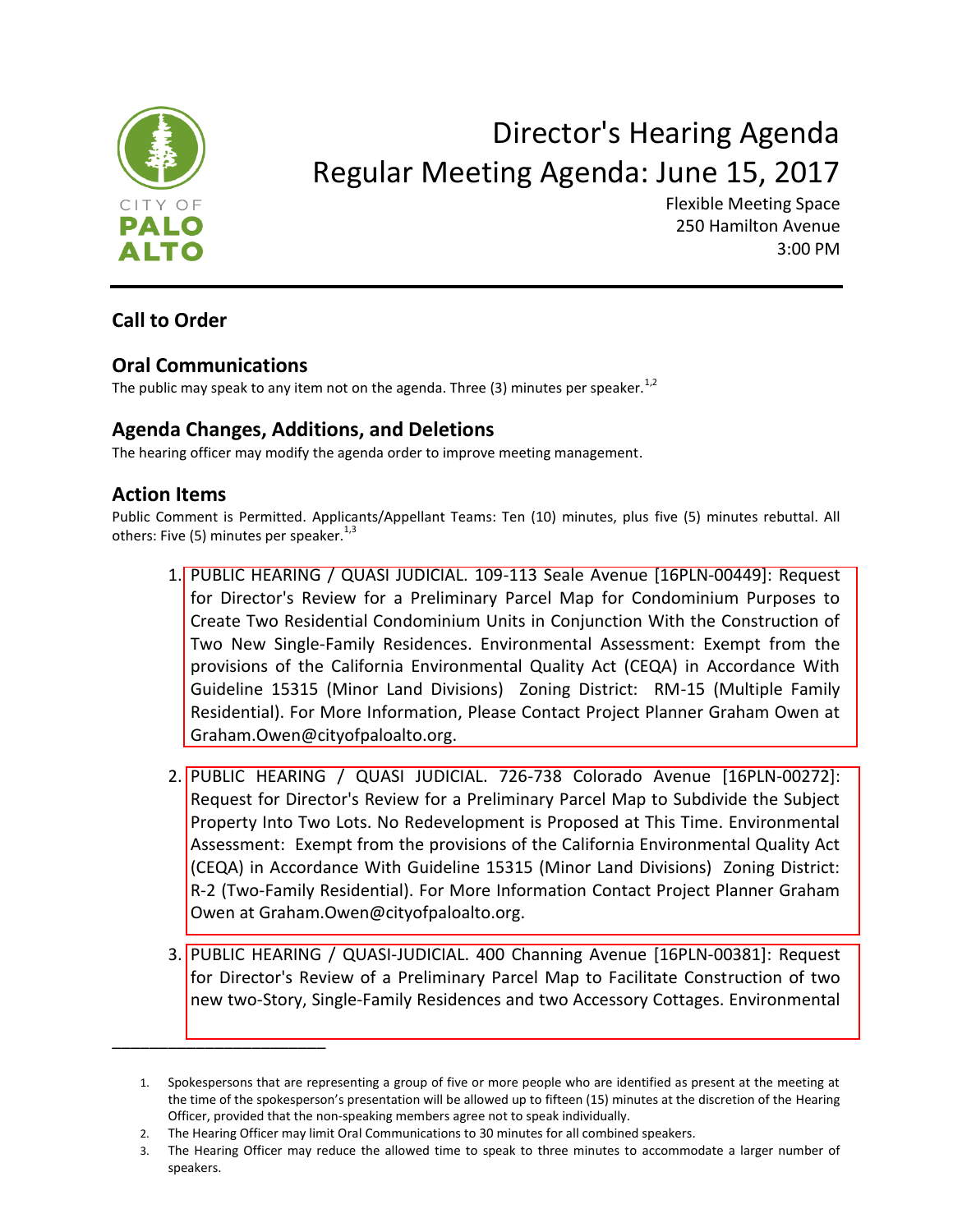Assessment: Exempt from the provisions of the California Environmental Quality Act [\(CEQA\) in Accordance With Guideline Section 15315 \(Minor Land Divisions\). Zoning](https://www.cityofpaloalto.org/civicax/filebank/blobdload.aspx?BlobID=58284)  District: DHS (Detached Housing on Small Lots). For More Information Contact the Project Planner Phillip Brennan at phillip.brennan@cityofpaloalto.org.

#### **Adjournment**

\_\_\_\_\_\_\_\_\_\_\_\_\_\_\_\_\_\_\_\_\_\_\_

<sup>1.</sup> Spokespersons that are representing a group of five or more people who are identified as present at the meeting at the time of the spokesperson's presentation will be allowed up to fifteen (15) minutes at the discretion of the Hearing Officer, provided that the non-speaking members agree not to speak individually.

<sup>2.</sup> The Hearing Officer may limit Oral Communications to 30 minutes for all combined speakers.

<sup>3.</sup> The Hearing Officer may reduce the allowed time to speak to three minutes to accommodate a larger number of speakers.